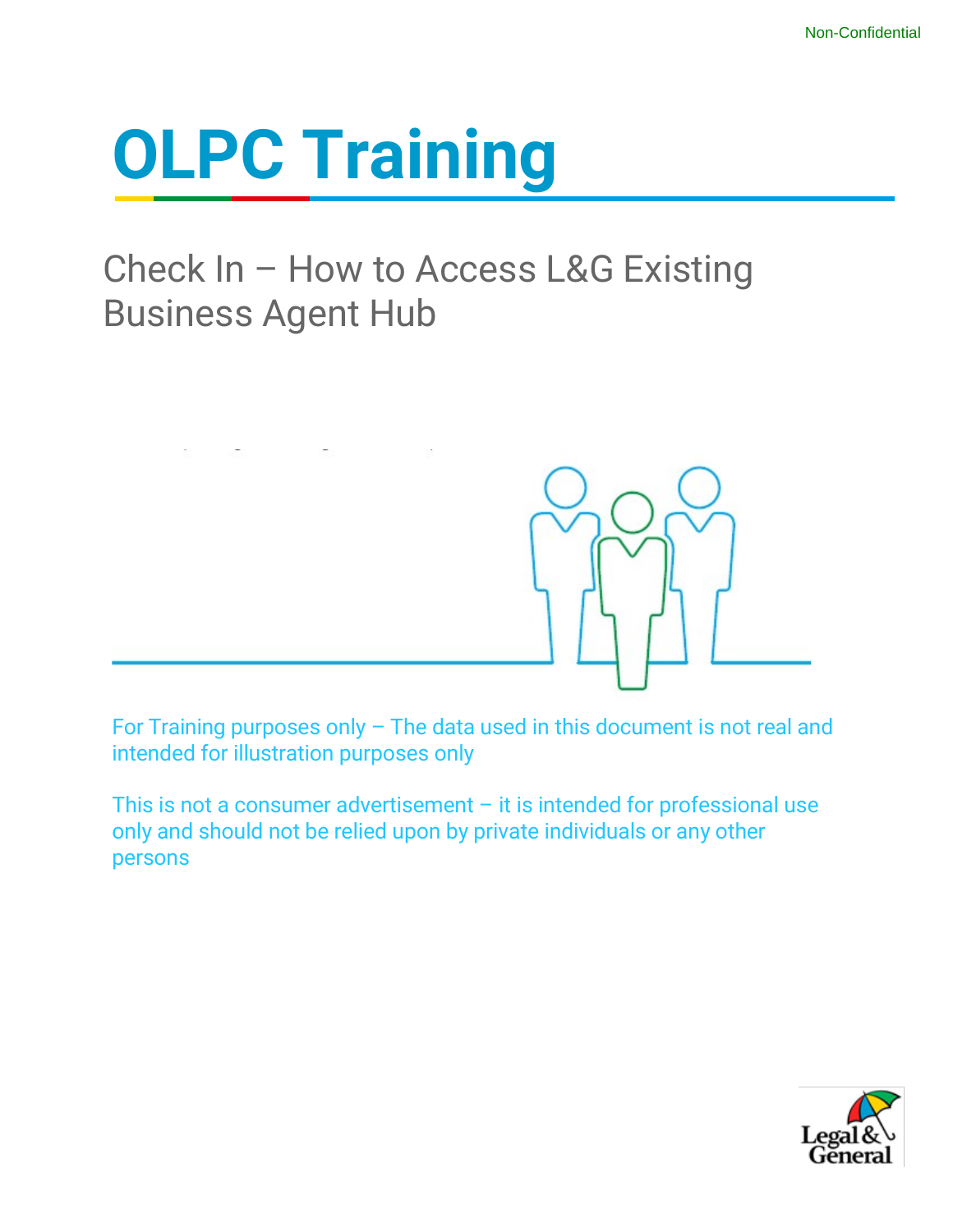### How to use the Existing Business Agent Hub

#### **OBJECTIVE**

The purpose of this guide is to explain how to use the Existing Business functionality within OLPC

#### **CPD DURATION**

8 minutes.

#### **RESOURCES**

n/a

#### **SUMMARY**

EBAH is used to understand the status of a policy and used as an early warning system when events occur such as a failed direct debit or a policy cancellation. By reviewing EBAH on a regular basis you can look to intervene on these policies and have meaningful conversations. whilst looking to keep the customer protected and retain the business.

This is step-by-step guide on how to effectively use EBAH and identify where they may be issues which could lead to policies lapsing.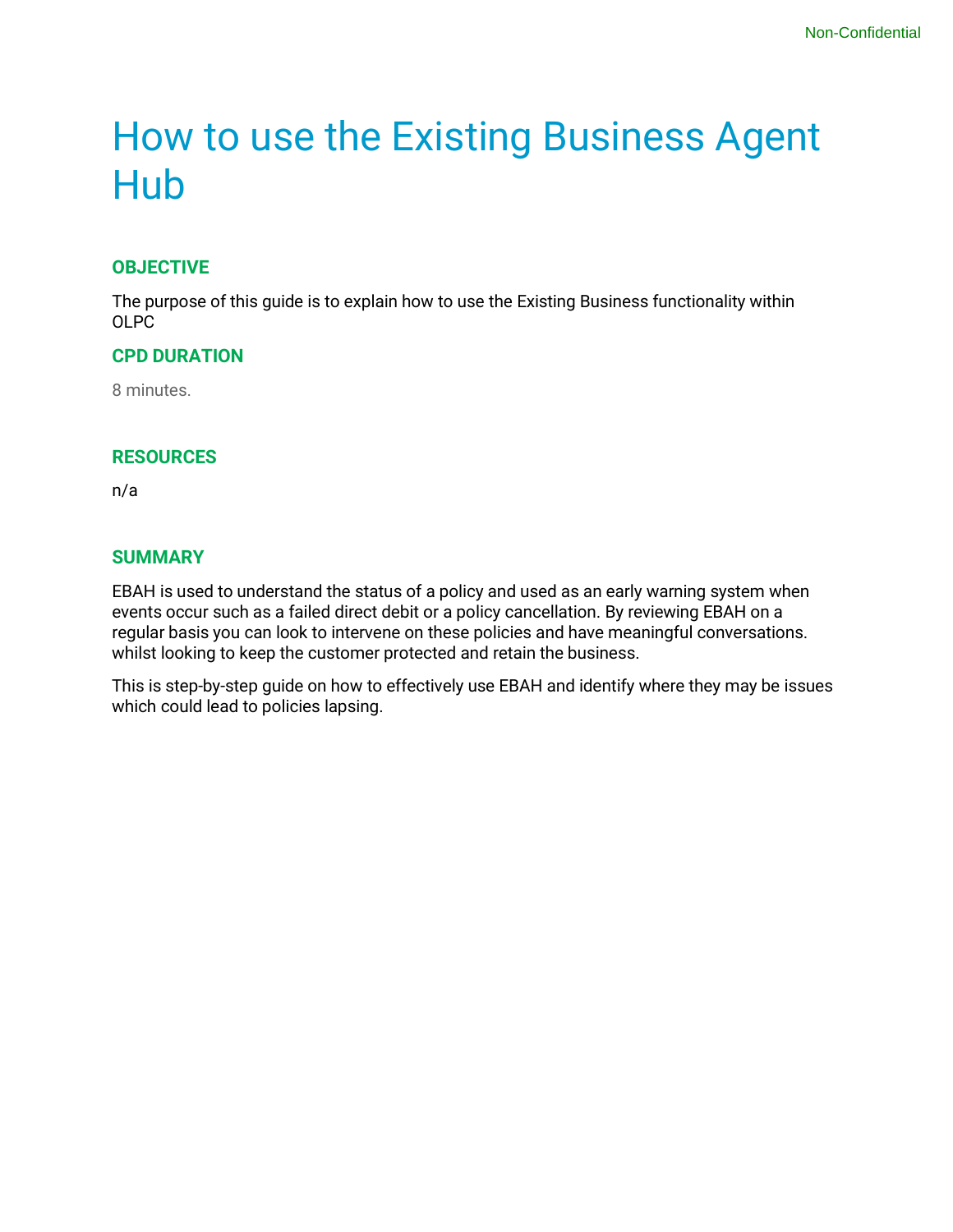| Legal&                                                                |                                  | <b>A</b> Logout                                    | New application<br>Menu<br><b>AGENTHUB</b>                    |
|-----------------------------------------------------------------------|----------------------------------|----------------------------------------------------|---------------------------------------------------------------|
|                                                                       | In progress applications         |                                                    | <b>Existing policies</b>                                      |
| Search existing policies (i)<br>Surname<br>Date of birth (dd/mm/yyyy) | <b>Policy events</b>             | Include inactive records?<br>Yes<br><b>No</b><br>0 | Click here to download data<br>Click here to view saved cases |
| <b>OR</b><br>Policy number                                            | All of your events<br>(i)        |                                                    | <b>Total</b><br>1578                                          |
| <b>Search</b>                                                         | Your first notifications<br>O    | <b>DD</b> failures<br>$\bf{0}$                     | <b>Cancellations</b><br>$\overline{\mathbf{0}}$               |
| Clear<br>https://www.pp10.landg.com/ProtectionPortal/EBAH/ehome.htm#  | Your Direct Debit failures<br>G) | <b>Last week</b><br>4                              | I set ? monthe total<br>⊘<br>Do you have a question?          |

The Existing Policies tab can be found on the homepage of Agent Hub

| Surname                    |                                   | Include inactive records?               |                                                                         |
|----------------------------|-----------------------------------|-----------------------------------------|-------------------------------------------------------------------------|
| Date of birth (dd/mm/yyyy) |                                   | Yes<br><b>No</b><br>$\circledcirc$<br>∩ | Click here to download data<br>Click here to view saved cases           |
| <b>OR</b><br>Policy number | All of your events<br>Œ           |                                         | <b>Total</b><br>1578                                                    |
|                            | Your first notifications<br>Œ     |                                         |                                                                         |
| <b>Search</b>              |                                   | <b>DD</b> failures<br>$\overline{0}$    | <b>Cancellations</b><br>$\overline{\mathbf{0}}$                         |
| Clear                      | Your Direct Debit failures<br>⋒   | <b>Last week</b>                        | Last 3 months total                                                     |
| <b>Useful links</b>        | ٠<br>Your cancellations           | ₫                                       | 73                                                                      |
|                            | (i)                               | <b>Last week</b><br>11                  | Last 3 months total<br>167                                              |
|                            | Your policies going off risk<br>⋒ |                                         |                                                                         |
|                            | Off risk this week<br>$\mathbf 0$ | Off risk this month<br>$\mathbf{Z}$     | <b>Clawback this month</b><br>$\circledcirc$<br>Do you have a question? |

This screen will show you events that have occurred on a policy such as a 'Direct Debit failures' or 'cancellations'. You can search for these events in more details by clicking into the corresponding box.

Please note you won't see any claw back information on your first notifications, as this is a new feature, giving you the most advance warning that something is wrong with the policy.

In many cases here, no action is required as we automatically attempting to collect the payment for a second time.

You can also search for a policy using the search option in the left-hand side. To search a policy enter either the Surname AND DOB or the policy number.

Please note that the policy number and the application number are two different numbers. Once a case goes live; a policy number will be generated, and this is the number you will need to use to search in EBAH.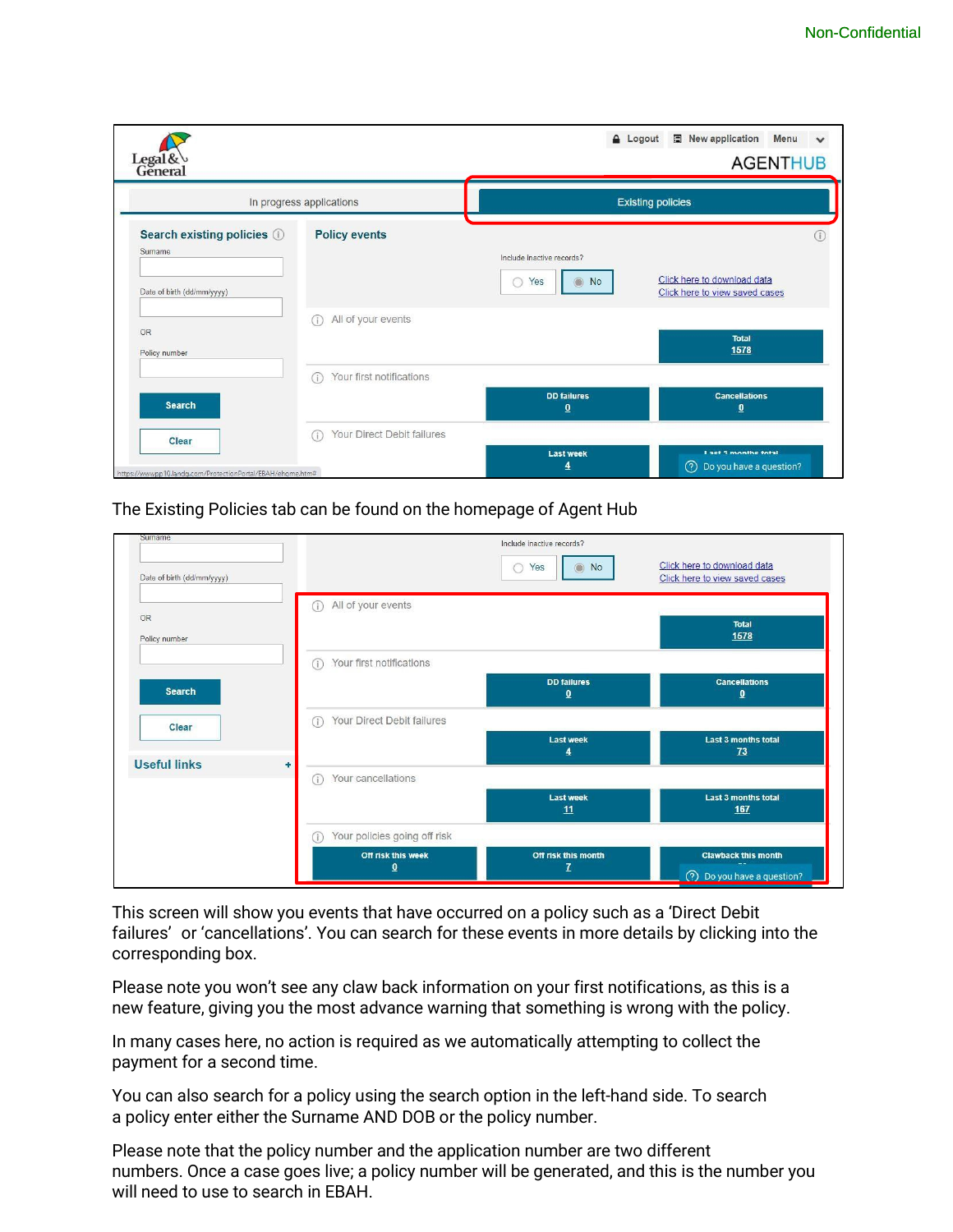If you are unsure of this number, you can find it in the policy booklet or from the 'In Progress' side of OLPC.

We do this so if there are multiple products on the same application the policies will remain separate, making it easier to administrate if changes need to be made to policy at a later date.

Please note - If you have access to multiple agency numbers on the system, you will be able to select from a drop-down box at the top left of the page.

Click into 'Total Events' to show all the events connected to this agency number.

| Legal & $\cup$<br>General               |                                 |                  |                                             |                                                       | <b>A</b> Logout          | 眉               | New application        | Menu<br>$\checkmark$<br><b>AGENTHUB</b> |
|-----------------------------------------|---------------------------------|------------------|---------------------------------------------|-------------------------------------------------------|--------------------------|-----------------|------------------------|-----------------------------------------|
|                                         | In progress applications        |                  |                                             |                                                       | <b>Existing policies</b> |                 | w                      |                                         |
| Search existing policies (i)<br>Surname | Total potential loss: £82506.27 |                  | Search results > All of your events > Total |                                                       |                          |                 | Filter:                | <b>Back</b>                             |
| Date of birth (dd/mm/yyyy)              | <b>Policy</b><br>number         | Event<br>created | <b>Event type</b>                           | <b>Customer name(s)</b>                               |                          | <b>Clawback</b> | <b>Clawback</b><br>due | <b>Agent/FRN</b>                        |
|                                         | 0252518683                      | 17/12/2020       | Cancelled DD                                | Mr Hfegkbul Phxilalugt                                |                          |                 |                        | 5199997                                 |
| OR                                      | 0252518592                      | 17/12/2020       | Cancelled DD                                | Mrs Vipbykopcd Phxllbhhla<br>Mr Vdxtfakhjh Phxarjvvdp |                          |                 |                        | 5199997                                 |
|                                         | 0252494893                      | 16/12/2020       | Cancelled DD                                | Mr Nrdyvtmo Phxmhgiegc                                |                          |                 |                        | 5199997                                 |
| Policy number                           | 0252494661                      | 16/12/2020       | Cancelled DD                                | Mr Uahrbaiv Phxdmhlyta                                |                          |                 |                        | 5199997                                 |
|                                         | 0252495015                      | 15/12/2020       | Cancelled DD                                | Mr Zflgmxpn Phxmmpnovf                                |                          |                 |                        | 5199997                                 |
|                                         | 0252230388                      | 15/12/2020       | Bounced DD                                  | Mr Fygwyowl Phxmnliyzr                                |                          | £216.36         | 02/02/2021             | 5199997                                 |
|                                         | 0214597452                      | 15/12/2020       | Bounced DD                                  | Mr Charlos Phxcobalt                                  |                          | £267.13         | 19/01/2021             | 5199997                                 |
| <b>Search</b>                           | 0214598328                      | 15/12/2020       | Cancelled DD                                | Miss Carla Phxcrimson                                 |                          | £637.81         | 22/03/2021             | 5199997                                 |
|                                         | 0252494836                      | 15/12/2020       | Cancelled DD                                | Mrs Syscjvbyll Phxclkklsc<br>Mr Nfhjikndey Phxxplxnlq |                          |                 |                        | 5199997                                 |
| Clear                                   | 0252490891                      | 14/12/2020       | Cancelled DD                                | Mr Fuoglchc Phxyktdcfb                                |                          |                 |                        | 5199997                                 |
|                                         | 0252490867                      | 14/12/2020       | Cancelled DD                                | Mr Zfmpbgly Phxsksgxtg                                |                          |                 |                        | 5199997                                 |
|                                         | 0116178153                      | 12/12/2020       | Lapse                                       | Mr Fdwerere Fdwerwe                                   |                          |                 | 12/12/2020             | 5199997                                 |
| <b>Useful links</b><br>÷                | 0215882721                      | 11/12/2020       | Cancelled from                              | Mrs Firaffpgtwrcvo Phxhedsvgooct                      |                          | £1469.56        | 17/07/2020             | 5199997                                 |

Here you can see an overview of all your policies with events attached to them.

You can see some basic information: Event type, customer name, clawback amount and clawback due date.

Once you click on the policy number on the left-hand side  $-$  you will be able to view this in more detail.

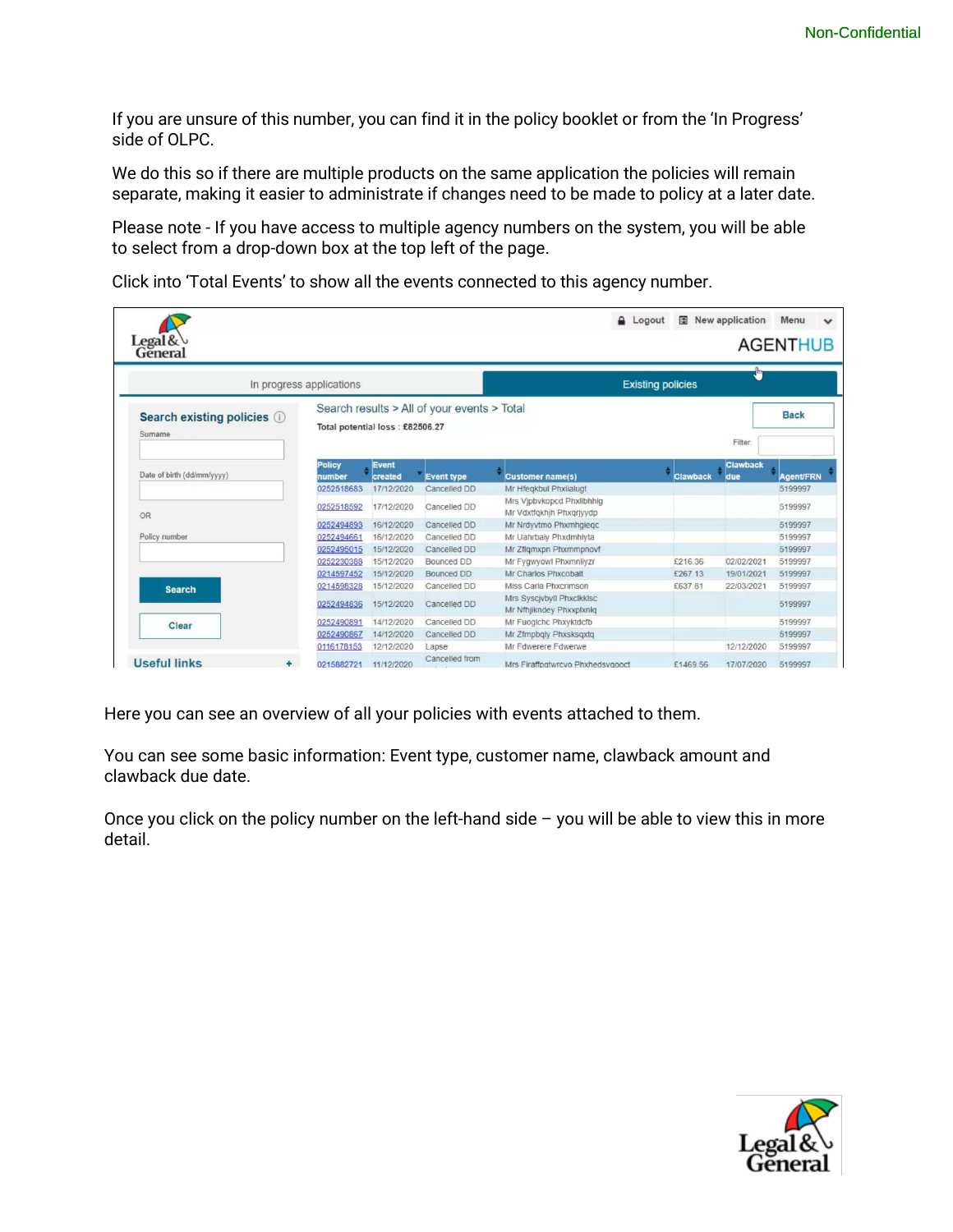|                                                      |                                         |                                                                       |                                            |                           | ← BACK<br><b>LOGOUT</b>                                 |
|------------------------------------------------------|-----------------------------------------|-----------------------------------------------------------------------|--------------------------------------------|---------------------------|---------------------------------------------------------|
| Legal&                                               |                                         | Existing Policy Details 0252518683                                    |                                            |                           | <b>AGENTHUB</b>                                         |
| <b>CONTACT DETAILS</b>                               |                                         |                                                                       |                                            |                           | Show more                                               |
| Life insured                                         |                                         |                                                                       |                                            |                           |                                                         |
| <b>Name</b>                                          | <b>Address</b>                          |                                                                       |                                            | Postcode                  | Date of Birth                                           |
| Mr Hfeqkbul Phxiialugt                               |                                         | Legal & General Assurance Society L, City Park, The<br>Droveway, HOVE |                                            | BN37PY                    | 01/01/1975                                              |
|                                                      |                                         |                                                                       |                                            |                           |                                                         |
|                                                      |                                         |                                                                       |                                            |                           | Chaurmara                                               |
| <b>EVENT DETAILS - Cancelled DD</b><br>Event created | <b>Event status</b>                     |                                                                       | Clawback                                   | Clawback due              |                                                         |
| 17/12/2020                                           | DD reinstatement letter to client       |                                                                       |                                            |                           | Policy lapse<br>16/04/2021                              |
| <b>NOTE HISTORY</b>                                  |                                         |                                                                       |                                            |                           |                                                         |
|                                                      |                                         |                                                                       |                                            |                           |                                                         |
| Date<br>17/12/2020                                   | <b>User</b><br><b>SYSTEM</b>            | <b>Details</b>                                                        | Letter sent to customer to reinstate cover |                           |                                                         |
|                                                      |                                         |                                                                       |                                            |                           |                                                         |
|                                                      | <b>PRODUCT DETAILS - Life Insurance</b> |                                                                       |                                            |                           |                                                         |
| <b>Amount of Cover</b><br>£86,501.00                 | Policy status<br>InForce                | Policy start date<br>15/01/2021                                       | Policy end date<br>14/01/2031              | Monthly premium<br>£10.00 | Show more Y<br>Show more<br><b>Collection day</b><br>15 |

Once you have opened the policy with an event you will be able to see more information on the client or clients and straight away you can see when the policy is due to lapse.

To view this in more detail select the 'Show More' tab on the right-hand side.).

| <b>CONTACT DETAILS</b>                                                                                                       |                              |
|------------------------------------------------------------------------------------------------------------------------------|------------------------------|
|                                                                                                                              | Show more                    |
| <b>Life insured</b><br><b>Address</b><br>Postcode<br><b>Name</b>                                                             | Date of Birth                |
| Mr Hfeqkbul Phxiialugt<br>Legal & General Assurance Society L. City Park, The<br>BN3 7PY<br>Droveway, HOVE                   | 01/01/1975                   |
| <b>EVENT DETAILS - Cancelled DD</b><br><b>Clawback</b><br><b>Clawback due</b><br><b>Event status</b><br><b>Event created</b> | Chour Idea A<br>Policy lapse |
| 17/12/2020<br>DD reinstatement letter to client<br>Off risk<br>Reinstatement options<br>Reason for cancellation              | 16/04/2021                   |
| 15/01/2021<br>Mandate Cancelled<br>DD Reinstatement required<br><b>Reinstatement mauirems</b> its                            |                              |
| <b>Declaration of Health</b><br><b>Direct Debit instruction</b><br><b>Arrears amount</b>                                     |                              |
| Required<br>Next premium due<br><b>Current Cover Period</b><br>Outstanding amount                                            | DOH due from 17/03/2021      |

Here you can see although the policy lapse date is showing as 16/04/2021, the Off-risk date is different. This means that the policy is off risk from this date, however the customer can still reinstate the plan before the policy lapse date.

Depending on the time period there may be arrears due which are highlighted in 'Arrears amount' box.

A key point to note here is if Declaration of health is required. If this is the case, you can download a copy from our Adviser Centre website.

If there no arrears or declaration of health required, you may have the option to reinstate the plan within the system.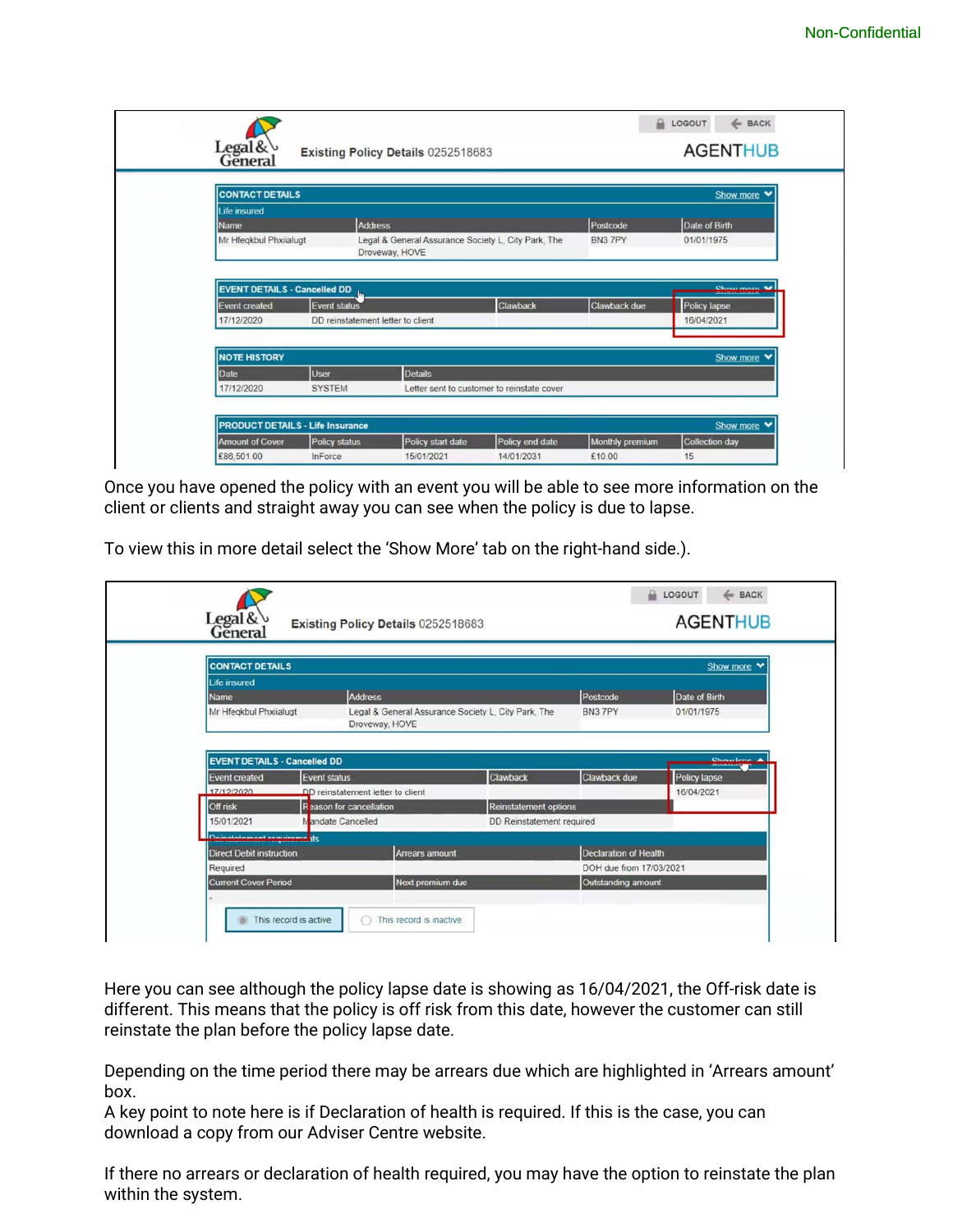This would appear as an option on the right-hand side of the page.

This should give you enough information to contact the client and inform them about the impact this could have on their policy if no action is taken.

| Legal & $\cup$<br>General           |                     | Existing Policy Details 0252518683                                    |                           |                              | <b>AGENTHUB</b> |
|-------------------------------------|---------------------|-----------------------------------------------------------------------|---------------------------|------------------------------|-----------------|
| <b>CONTACT DETAILS</b>              |                     |                                                                       |                           |                              | Show more       |
| Life insured<br>Name                |                     | <b>Address</b>                                                        |                           | Postcode                     | Date of Birth   |
| Mr Hfegkbul Phxiialugt              |                     | Legal & General Assurance Society L, City Park, The<br>Droveway, HOVE |                           | BN3 7PY                      | 01/01/1975      |
| <b>EVENT DETAILS - Cancelled DD</b> |                     |                                                                       |                           |                              | Show less <     |
| <b>Event created</b>                | <b>Event status</b> |                                                                       | <b>Clawback</b>           | Clawback due                 | Policy lapse    |
| 17/12/2020                          |                     | DD reinstatement letter to client                                     |                           |                              | 16/04/2021      |
| Off risk                            |                     | Reason for cancellation                                               | Reinstatement options     |                              |                 |
| 15/01/2021                          |                     | Mandate Cancelled                                                     | DD Reinstatement required |                              |                 |
| Reinstatement requirements          |                     |                                                                       |                           |                              |                 |
| <b>Direct Debit instruction</b>     |                     | Arrears amount                                                        |                           | <b>Declaration of Health</b> |                 |
|                                     |                     |                                                                       |                           | DOH due from 17/03/2021      |                 |
| Required                            |                     |                                                                       | Next premium due          | Outstanding amount           |                 |

If a policy cannot be saved such as the 'Customer has paid off their mortgage in cash' for example you have an option to set the record as 'Inactive'.

These cases will not be deleted from OLPC but you will no longer see them within the search screen.

If you wish to view these cases simply select 'Include Inactive in Search' on the homepage.

| <b>Event created</b>            | <b>Event status</b>               |                                             | <b>Clawback</b>           | Clawback due                 | Policy lapse |
|---------------------------------|-----------------------------------|---------------------------------------------|---------------------------|------------------------------|--------------|
| 17/12/2020                      | DD reinstatement letter to client |                                             |                           |                              | 16/04/2021   |
| Off risk                        | Reason for cancellation           |                                             | Reinstatement options     |                              |              |
| 15/01/2021                      | Mandate Cancelled                 |                                             | DD Reinstatement required |                              |              |
| Reinstatement requirements      |                                   |                                             |                           |                              |              |
| <b>Direct Debit instruction</b> |                                   | Arrears amount                              |                           | <b>Declaration of Health</b> |              |
| Required                        |                                   |                                             |                           | DOH due from 17/03/2021      |              |
|                                 |                                   |                                             |                           |                              |              |
| <b>Current Cover Penod</b>      | This record is active             | Next premium due<br>This record is inactive | Confirm                   | Outstanding amount           |              |
|                                 |                                   |                                             |                           |                              |              |
| <b>NOTE HISTORY</b>             |                                   |                                             |                           |                              | Show less <  |
| Date                            | <b>User</b>                       | <b>Details</b>                              |                           |                              |              |
| 17/12/2020                      | <b>SYSTEM</b>                     | Letter sent to customer to reinstate cover  |                           |                              |              |

Notes can be left here as to what action has been taken or updates.

Please note adding a note here will not notify Legal & General of your activity.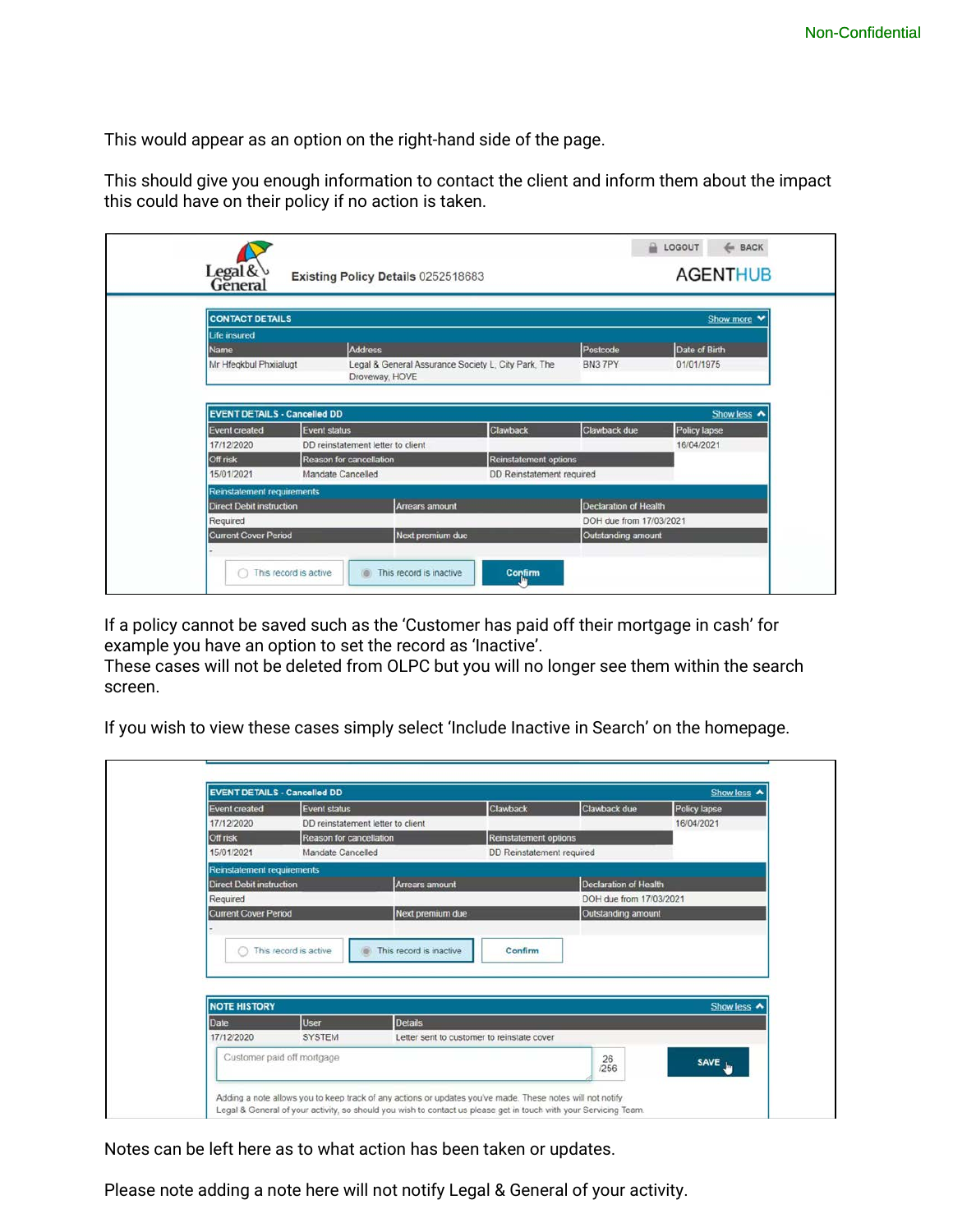| Legal&                                                             |                                                | ٠                                                  | <b>AGENTHUB</b>                                                                      |
|--------------------------------------------------------------------|------------------------------------------------|----------------------------------------------------|--------------------------------------------------------------------------------------|
|                                                                    | In progress applications                       |                                                    | <b>Existing policies</b>                                                             |
| Search existing policies 1<br>Sumame<br>Date of birth (dd/mm/yyyy) | <b>Policy events</b>                           | Include inactive records?<br>Yes<br>O<br><b>No</b> | 98<br>$\frac{1}{2}$<br>Click here to download data<br>Click here to view saved cases |
| OR<br>Policy number                                                | All of your events<br>O                        |                                                    | <b>Total</b><br>$\mathbf{0}$                                                         |
| <b>Search</b>                                                      | Your first notifications<br>Œ                  | <b>DD</b> failures<br>2                            | <b>Cancellations</b><br>$\mathbf{0}$                                                 |
| Clear<br><b>Useful links</b>                                       | Your Direct Debit failures<br>$\left(1\right)$ | <b>Last week</b><br>10                             | Last 3 months total<br>273                                                           |
|                                                                    | Your cancellations                             |                                                    |                                                                                      |

Going back to the home screen of EBAH there may be some other tools you can utilise:

The Download data function is displayed top right of the page.

Here you will be able to download the data you need into an excel sheet to help manage your cases which have had policy events.

If this function isn't available for you then you will need to contact your BDM, who can look into getting you access to this facility.

|                                   | Off risk this week<br>23                                                                                                                                                                                           | Off risk this month<br>60                                                |           | <b>Clawback this month</b><br>40 |          |
|-----------------------------------|--------------------------------------------------------------------------------------------------------------------------------------------------------------------------------------------------------------------|--------------------------------------------------------------------------|-----------|----------------------------------|----------|
|                                   | <b>Download data</b>                                                                                                                                                                                               |                                                                          |           |                                  |          |
|                                   | 1. Download data will be extracted to a file in CSV format.<br>2. You can use the date range filters to refine your data based on Event created date.<br>3. You can choose to include or exclude inactive records. |                                                                          |           |                                  |          |
|                                   | Include inactive records?                                                                                                                                                                                          | Date from (dd/mm/yyyy)                                                   |           | Date to (dd/mm/yyyy)             |          |
|                                   | Yes<br>O<br><b>No</b>                                                                                                                                                                                              | 13/12/2020                                                               | 當         | 17/12/2020                       | È.       |
|                                   |                                                                                                                                                                                                                    | Select event type(s)                                                     |           | Select data field(s)             |          |
|                                   |                                                                                                                                                                                                                    | 4 items selected                                                         | $\bullet$ | 5 items selected                 | ٠        |
|                                   |                                                                                                                                                                                                                    | <b>Clear selections</b>                                                  |           | + Start                          |          |
|                                   |                                                                                                                                                                                                                    |                                                                          |           |                                  |          |
|                                   |                                                                                                                                                                                                                    | Accessibility Security Legal and regulatory Privacy policy Cookie policy |           |                                  |          |
| Event_Download_202c<br>á.<br>7.74 |                                                                                                                                                                                                                    |                                                                          |           |                                  | Show all |

This new section gives you multiple options before you download any data.

You can fill out the fields to narrow down the data you want to export.

Once you click Start, the data will download and look something like this.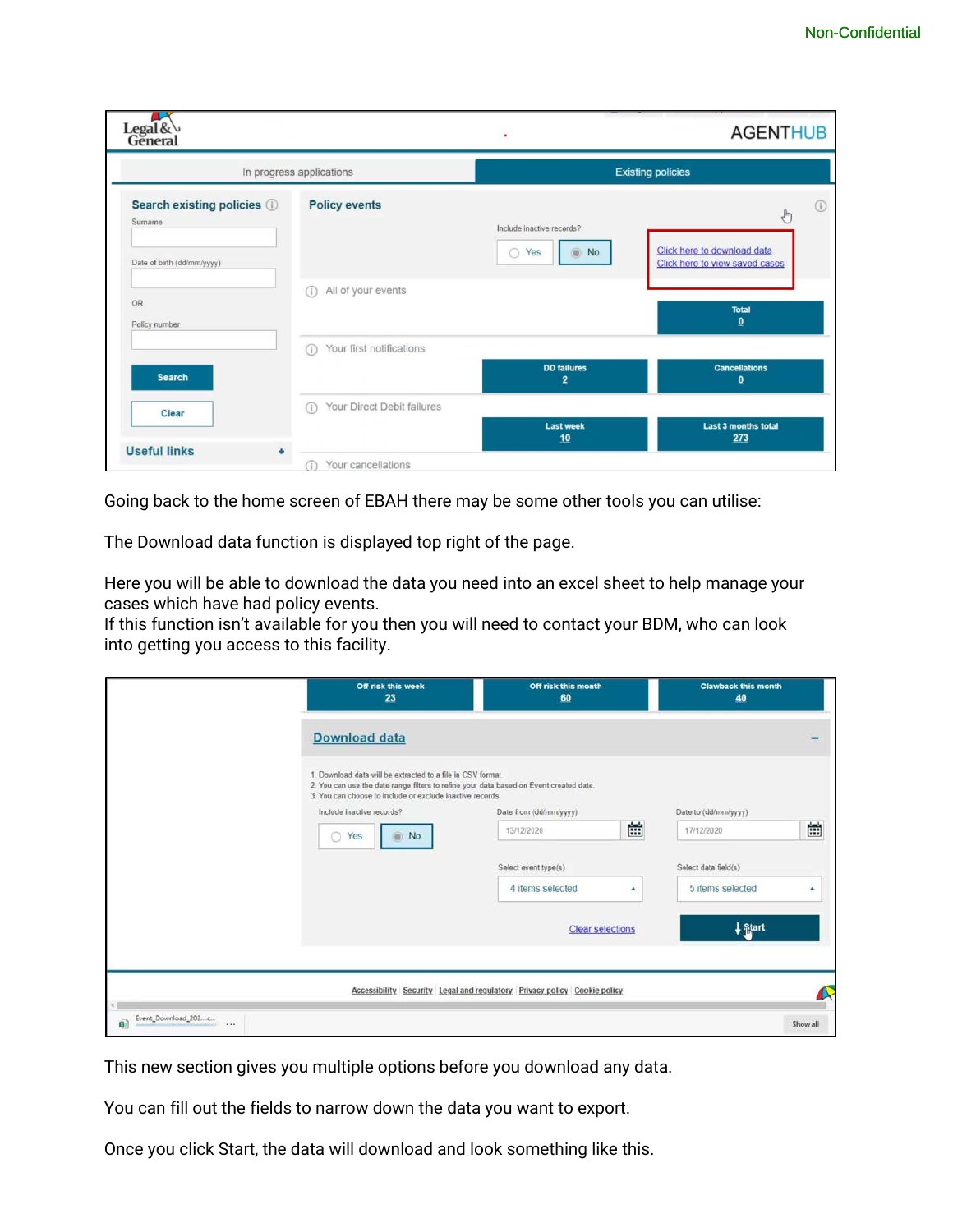|                                 |                                              | $\mathbf{C}$ | D                                | E            | F                       | G | H |  | к |
|---------------------------------|----------------------------------------------|--------------|----------------------------------|--------------|-------------------------|---|---|--|---|
| Policies at Risk for 17/12/2020 | Date range selected 01/12/2020 to 17/12/2020 |              |                                  |              |                         |   |   |  |   |
|                                 |                                              |              |                                  |              |                         |   |   |  |   |
| Policy Number                   | Client Name                                  | DOB          | <b>Email Address</b>             |              | <b>Telephone Number</b> |   |   |  |   |
| '0S05810617'                    | Mr Pomueyze Phxhdhpxuk                       |              | 10/10/1988 perftesting@landg.com | '0123456789' |                         |   |   |  |   |
| '0252243340'                    | Mr Eknpbieb Phxbkzrnex                       |              | 01/01/1975 perftesting@landg.com | '0123456789' |                         |   |   |  |   |
| '0217704618'                    | Mr Zertfftc Phxiwctivi                       |              | 01/01/1975 perftesting@landg.com | '0123456789' |                         |   |   |  |   |
| '0217747716'                    | Mr Ucmogupxnj Phxlwzyprf                     |              | 10/10/1988 perftesting@landg.com | '0123456789' |                         |   |   |  |   |
| 8 '0217747955'                  | Mrs Rmbdygbgsb Phxeufgvuc                    |              | 01/01/1979 perftesting@landg.com | '0123456788' |                         |   |   |  |   |
| 9 '0252256797'                  | Mr Farsfutm Phxxxgkxtx                       |              | 01/01/1975 perftesting@landg.com | '0123456789' |                         |   |   |  |   |
| 10 '0252256193'                 | Mr Vegevvra Phxfbjmdje                       |              | 01/01/1975 perftesting@landg.com | '0123456789' |                         |   |   |  |   |
| 11 '0252256102'                 | Mr Uswpcetw Phxpzobbcv                       |              | 01/01/1975 perftesting@landg.com | '0123456789' |                         |   |   |  |   |
| 12 '0252255955'                 | Mr Gicgoxfk Phxttkfxii                       |              | 01/01/1975 perftesting@landg.com | '0123456789' |                         |   |   |  |   |
| 13 '0252273974'                 | Mr Wdkedjct Phxjrrweon                       |              | 01/01/1975 perftesting@landg.com | '0123456789' |                         |   |   |  |   |
| 14 '0S05810559'                 | Mr Sicuhkvy Phxhikjbcb                       |              | 10/10/1988 perftesting@landg.com | '0123456789' |                         |   |   |  |   |
| 15 '0252274378'                 | Mr Owrgbsao Phxwbsinhg                       |              | 01/01/1975 perftesting@landg.com | '0123456789' |                         |   |   |  |   |
| 16 '0252274287'                 | Mr Xqwjgdkx Phxbyyfrrv                       |              | 01/01/1975 perftesting@landg.com | '0123453789' |                         |   |   |  |   |
| 17 '0252274121'                 | Mr Ghhgtzwb Phxhmbbnyc                       |              | 01/01/1975 perftesting@landg.com | '0123456789' |                         |   |   |  |   |
| 18 '0252295605'                 | Mr Usyinnrk Phxwibnjiz                       |              | 01/01/1975 perftesting@landg.com | '0123456789' |                         |   |   |  |   |
| 19 '0252295522'                 | Mr 2lftcfhr Phxycerdku                       |              | 01/01/1975 perftesting@landg.com | '0123456789' |                         |   |   |  |   |
| 20 '0252295381'                 | Mr Pwwlmmdt Phxmrbggnb                       |              | 01/01/1975 perftesting@landg.com | '0123456789' |                         |   |   |  |   |
| 21 '0217642180'                 | Mr Pcyhdtciss Phxveyrwnh                     |              | 10/10/1988 perftesting@landg.com | '0123456789' |                         |   |   |  |   |
| 22 '0252295332'                 | Mr Wxbvivmz Phxttgozpv                       |              | 01/01/1975 perftesting@landg.com | '0123456789' |                         |   |   |  |   |

#### Saved Cases.

Here you will be able to see how many cases have been saved, leading into how much commission you've saved from being clawed back.

|                   | Existing policies > Saved cases data                                                                     |   |            |       |   |                                    |             |
|-------------------|----------------------------------------------------------------------------------------------------------|---|------------|-------|---|------------------------------------|-------------|
| Filter date range | You can use the fields below to set your own date range. Data is only available from July 2017 onwards.  |   |            |       |   |                                    | <b>Back</b> |
| Date from         |                                                                                                          |   | Date to    |       |   |                                    |             |
| 18/09/2020        |                                                                                                          | 雦 | 17/12/2020 |       | Ė | Set date range                     |             |
|                   | Summary by agency (from 18/09/2020 to 17/12/2020)                                                        |   |            |       |   |                                    |             |
|                   | This table provides a summary of saved cases data broken down by the master agent or sub agent selected. |   |            | Saved |   | <b>Click here to download data</b> |             |
|                   |                                                                                                          |   |            |       |   |                                    |             |

Also you can see how many cases have been lost and the lost commission.

You have the option at the top to select specific dates, which will help narrow down your search.

Again this data can also be exported to excel.

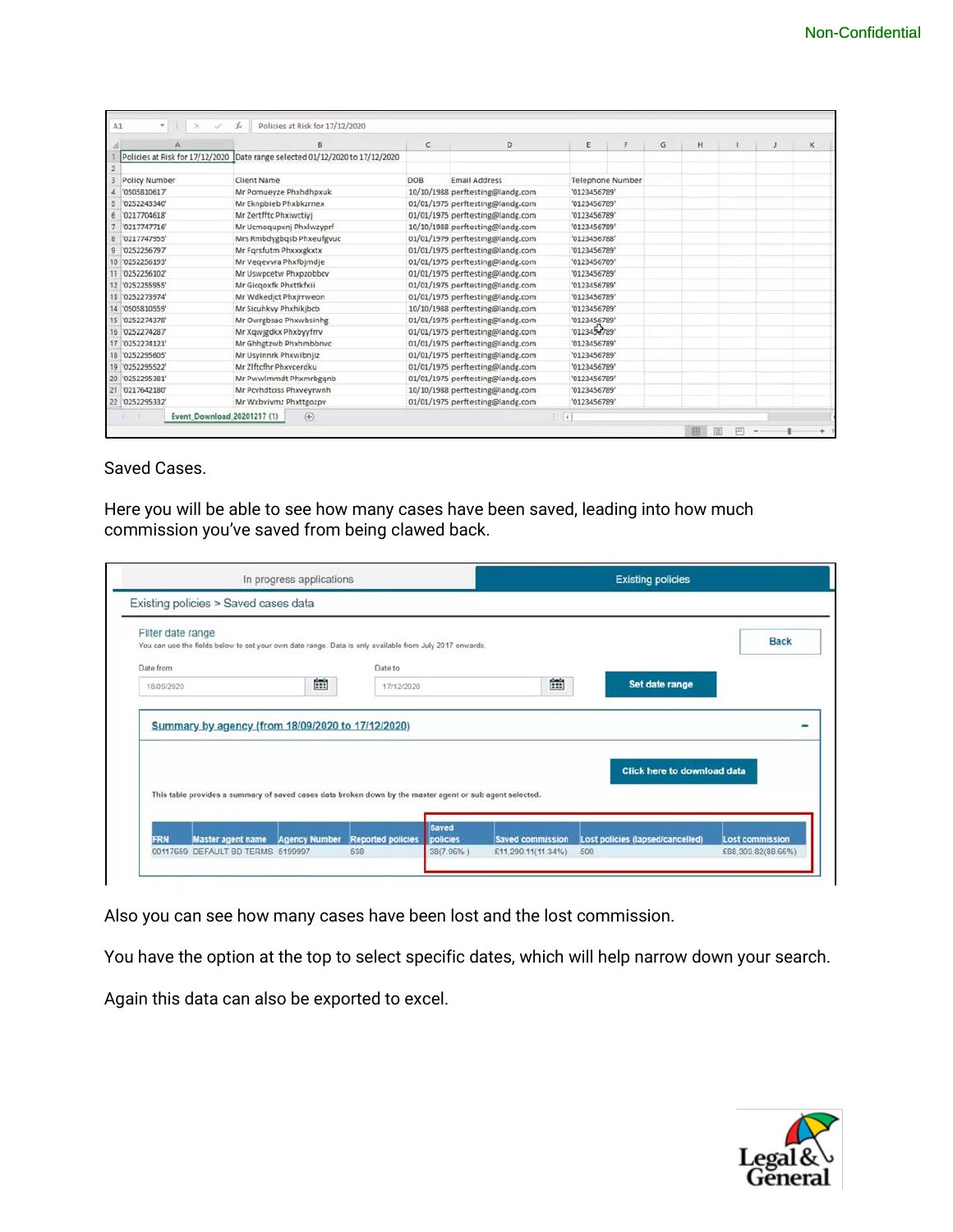#### **Summary**

By being on the front foot and reviewing EBAH on a regular basis you can be in control and make timely interventions with your customers where there is information, such as a missed direct debit payment, that cases could potentially come off risk.

Whilst sometimes there will be a genuine reason for a customer cancelling their policy or a policy lapsing, having advanced warning that there may be an issue gives you an opportunity to contact the customer and understand their reasons. From this position you can then have a meaningful conversation with the customer about the value of protection and why they took out the policy, whilst looking to keep the customer protected and retain the business, depending on their circumstances.